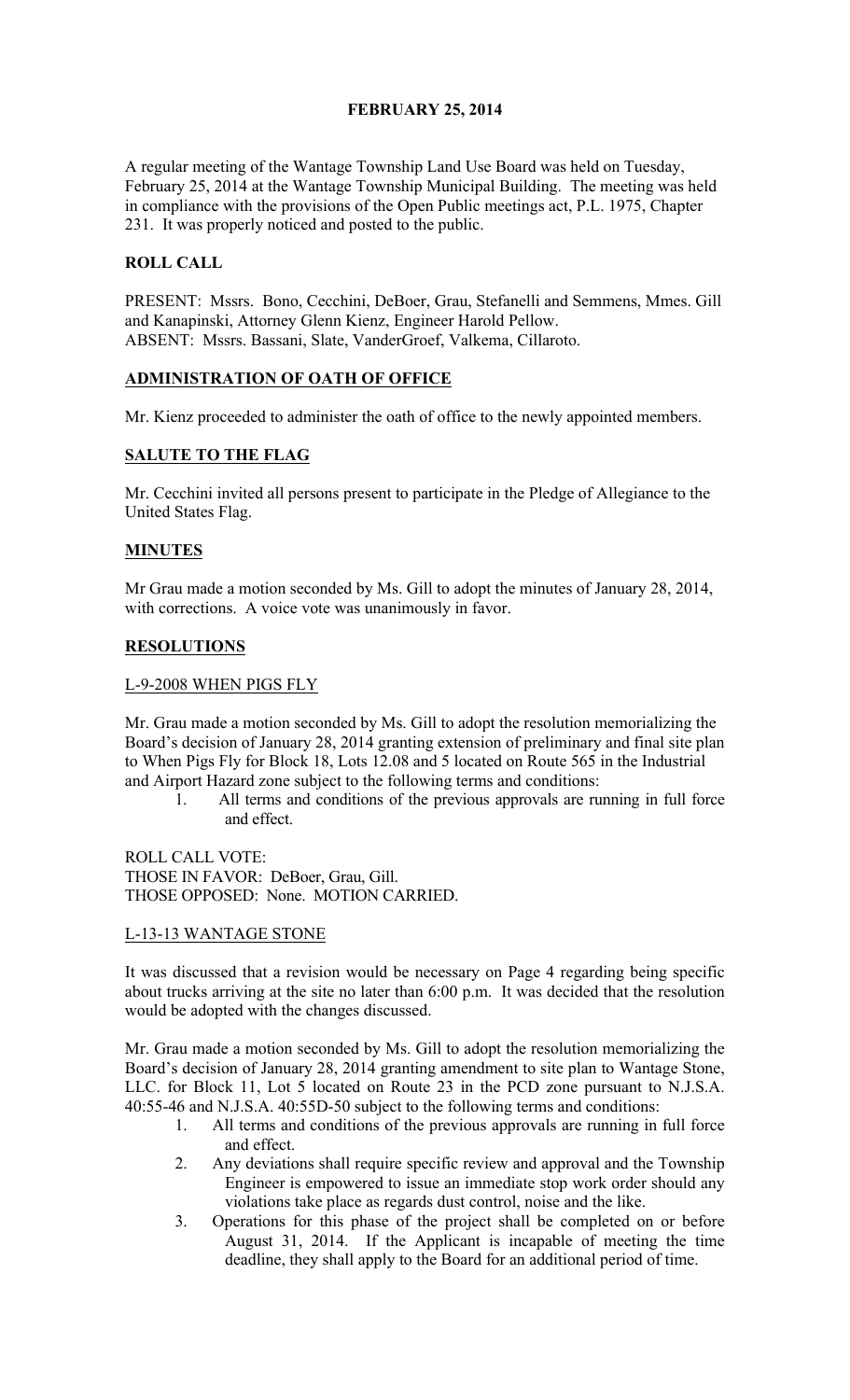- 4. Payment of all fees, costs, escrows due or to become due. Any monies are to be paid within twenty (20) days of said request by the Board's Secretary.
- 5. Certificate that taxes are paid to date of approval.
- 6. Subject to all other applicable rules, regulations, ordinances and statutes of the Township of Wantage, County of Sussex, State of New Jersey, or any other jurisdiction.

ROLL CALL VOTE: THOSE IN FAVOR: DeBoer, Grau, Gill, Cecchini. THOSE OPPOSED: None. MOTION CARRIED.

## L-14-01 PAK, LLC

Mr. Grau made a motion seconded by Mr. DeBoer to adopt the resolution memorializing the Board's decision of January 28, 2014 granting modification of a condition of a previous approval to PAK, LLC for Block 23, Lot 5 located on Rose Morrow Road in the R-1 zone pursuant to N.J.S.A. 40:55D-12a, N.J.S.A. 40:55D-70d, N.J.S.A. 40:55D-46 and N.J.S.A. 40:55D-50 subject to the following terms and conditions:

- 1. All requirements of the previously enacted approval with the decision date of February 10, 1994 shall remain in full force and effect except as modified herein, see Resolution attached as Appendix A.
- 2. No trucks shall be permitted to idle on site for more than the time permitted by State statute as set forth at N.J.A.C. 7:27-14, 15 which provides in part that all vehicles may idle for up to 3 minutes, the only exceptions being for up to 15 minutes when the vehicle has been stopped for 3 or more hours and only if the temperature is less than 25 degrees Fahrenheit and in this instance if a motor vehicle has a sleeper berth equipped with a 2000 or newer engine or that has been retrofitted with a diesel particulate filter while the driver is resting or sleeping in the sleeper berth. All other idling shall be prohibited.
- 3. No trucks shall make a left hand turn up the hill and out of the site and Applicant shall post appropriate signs for those trucks as they leave his property subject to final review and approval of the Board Engineer.
- 4. Applicant shall provide the funds necessary so that the municipality can install "No Parking" signs along the road subject to Governing Body approval and final citing location of those signs by the Board Engineer.
- 5. No more than five (5) trucks per day shall be permitted to enter or leave the site after 6:00 p.m. but before 9:00 p.m.
- 6. Payment of all fees, costs, escrows due or to become due. Any monies are to be paid within twenty (20) days of said request by the Board's Secretary.
- 7. Certificate that taxes are paid to date of approval.
- 8. Sussex County Planning Board approval.
- 9. Subject to all other applicable rules, regulations, ordinances and statutes of the Township of Wantage, County of Sussex, State of New Jersey, or any other jurisdiction.

ROLL CALL VOTE: THOSE IN FAVOR: DeBoer, Grau, Gill, Cecchini. THOSE OPPOSED: None. MOTION CARRIED.

# APPLICATIONS

There were no applications to be heard at this meeting.

# **DISCUSSION**

## 565 LAND DEVELOPMENT, LLC

Attorney Michael Gaus, Engineer Kenneth Wentink and Applicant Thomas Zummo appeared before the Board to discuss informally several proposed projects. The professionals made a brief presentation involving Block 117, Lots 38.01 and 38.03 located on Route 565. It was discussed that a lot line adjustment would be necessary for these two lots to accommodate the placement of the farmstand which was previously